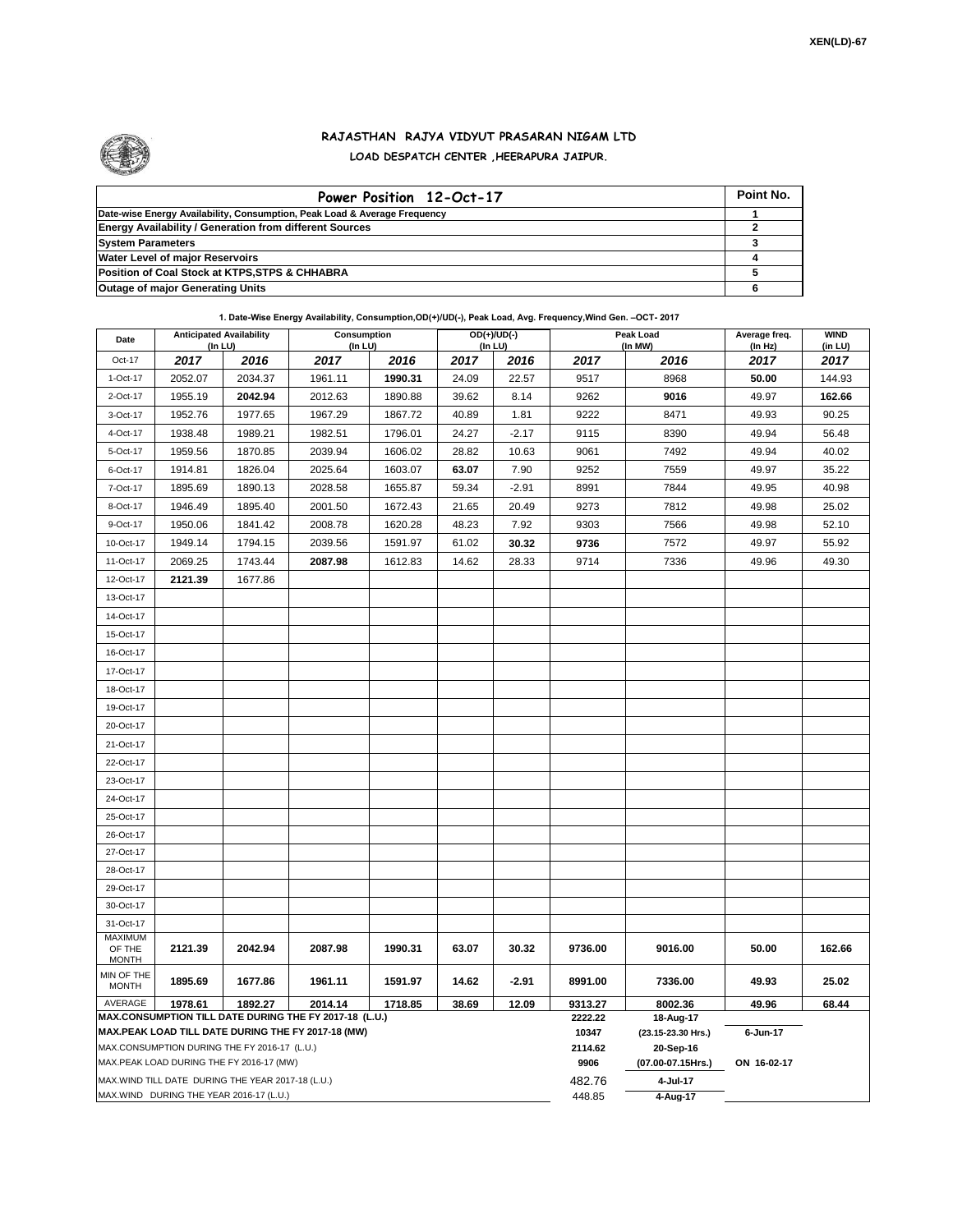|  | 2. Anticipated Availability/Generation From Different Sources |  |  |  |
|--|---------------------------------------------------------------|--|--|--|
|--|---------------------------------------------------------------|--|--|--|

| (In LU)        |                                                                                    |                                 |                                                |                              |  |  |  |  |  |  |
|----------------|------------------------------------------------------------------------------------|---------------------------------|------------------------------------------------|------------------------------|--|--|--|--|--|--|
| S.No.          | Sources Available to Rajasthan / Installed<br>Capacity as on 30.09.2016<br>(In MW) | Prior<br>Avail. For next<br>Day | Prior<br>assessment of assessment of<br>Avail. | Actual<br>Energy<br>Received |  |  |  |  |  |  |
|                |                                                                                    |                                 | 11-Oct-17                                      |                              |  |  |  |  |  |  |
| 1              | KTPS (1240/1240)                                                                   | 222.00                          | 180.00                                         | 193.27                       |  |  |  |  |  |  |
| $\overline{2}$ | STPS (1500/1500)                                                                   | 164.00                          | 155.95                                         | 150.58                       |  |  |  |  |  |  |
| 3              | DHOLPUR GAS CCPP (330/330)                                                         | 0.00                            | 0.00                                           | 26.34                        |  |  |  |  |  |  |
| 4              | RAMGARH (273.5/273.5)                                                              | 46.00                           | 31.00                                          | 31.95                        |  |  |  |  |  |  |
| 5              | RAPP-A(200/200)                                                                    | 41.00                           | 41.00                                          | 41.89                        |  |  |  |  |  |  |
| 6              | MAHI (140/140)                                                                     | 0.00                            | 0.00                                           | 0.00                         |  |  |  |  |  |  |
| 7<br>8         | CHAMBAL (RPS+JS) (135.5/271)<br><b>GIRAL LIGNITE (250/250)</b>                     | 29.00<br>0.00                   | 29.00<br>0.00                                  | 28.08<br>0.00                |  |  |  |  |  |  |
| 9              | CHHABRA TPS 1000/1000)                                                             | 164.00                          | 164.00                                         | 167.60                       |  |  |  |  |  |  |
| 10             | ADANI (TPS) + KALISINDH (TPS)                                                      | 285.00                          | 285.00                                         | 282.65                       |  |  |  |  |  |  |
| 11             | (1200+1200/1320+1200)<br>WIND FARM (3980.40/4119.15)                               | 45.50                           | 47.50                                          | 49.30                        |  |  |  |  |  |  |
| 12             | SOLAR POWER(737.70/1295.70)                                                        | 0.00                            | 0.00                                           | 1.08                         |  |  |  |  |  |  |
| 13             | <b>CAPTIVE POWER PLANTS</b>                                                        | 0.00                            | 0.00                                           | 0.00                         |  |  |  |  |  |  |
| 14             | REGIONAL (INTRA STATE) O.A. (VLTPS)                                                | 0.00                            | 0.00                                           | 0.00                         |  |  |  |  |  |  |
| 15             | OPEN ACCESS                                                                        | 41.85                           | 44.27                                          | 36.50                        |  |  |  |  |  |  |
| 16             | BIOMASS - (101.95/119.25)                                                          | 4.00                            | 3.00                                           | 3.68                         |  |  |  |  |  |  |
| 17             | BARSINGHSAR LTPS(250/250)                                                          | 53.00                           | 53.00                                          | 51.79                        |  |  |  |  |  |  |
| 18             | RAJWEST (1080/1080)<br><b>TOTAL (A): 1-18</b>                                      | 201.00<br>1296.35               | 229.00<br>1262.72                              | 227.05<br>1291.75            |  |  |  |  |  |  |
| 19             | <b>BBMB COMPLEX</b>                                                                |                                 |                                                |                              |  |  |  |  |  |  |
|                | a) BHAKRA(230.79/1516.3)                                                           | 27.64                           | 29.36                                          | 28.41                        |  |  |  |  |  |  |
|                | b) DEHAR (198/990)                                                                 | 14.32                           | 16.84                                          | 14.78                        |  |  |  |  |  |  |
|                | c) PONG (231.66/396)                                                               | 29.01                           | 30.24                                          | 27.96                        |  |  |  |  |  |  |
|                | TOTAL: a TO c                                                                      | 70.97                           | 76.45                                          | 71.16                        |  |  |  |  |  |  |
| 20             | <b>CENTRAL STATIONS</b><br>d) SINGRAULI (300/2000)                                 | 81.58                           | 90.29                                          | 90.29                        |  |  |  |  |  |  |
|                | e) RIHAND<br>(310.24/3000)                                                         | 118.40                          | 118.40                                         | 118.40                       |  |  |  |  |  |  |
|                | f) UNCHAHAR-I(20/420)                                                              | 2.82                            | 8.41                                           | 4.55                         |  |  |  |  |  |  |
|                | g) UNCHAHAR-II& III(61/630)                                                        | 37.24                           | 55.57                                          | 44.59                        |  |  |  |  |  |  |
|                | h) INDIRA GANDHI STPS(JHAJHAR) 0.00/1500)                                          | 0.00                            | 0.00                                           | 0.00                         |  |  |  |  |  |  |
|                | i) NCTPS DADRI St-II (43.22/980) + DADRI-TH                                        | 9.61                            | 12.40                                          | 15.84                        |  |  |  |  |  |  |
|                | j) DADRI GAS (77/830)                                                              | 2.88                            | 12.32                                          | 9.67                         |  |  |  |  |  |  |
|                | (83.07/419)<br>k) ANTA<br>I) AURAIYA<br>(61.03/663)                                | 0.58<br>0.36                    | 27.61<br>11.56                                 | 20.51<br>5.10                |  |  |  |  |  |  |
|                | m) NAPP<br>(44/440)                                                                | 9.60                            | 9.60                                           | 9.60                         |  |  |  |  |  |  |
|                | n) RAPP-B<br>(125/440)                                                             | 33.24                           | 34.36                                          | 34.36                        |  |  |  |  |  |  |
|                | o) RAPP-C<br>(88/440)                                                              | 20.58                           | 20.58                                          | 20.58                        |  |  |  |  |  |  |
|                | p) SALAL<br>(20.36/690)                                                            | 1.89                            | 2.28                                           | 2.48                         |  |  |  |  |  |  |
|                | q) URI<br>(70.37/720)                                                              | 3.34                            | 3.45                                           | 3.23                         |  |  |  |  |  |  |
|                | r) TANAKPUR (10.86/94)<br>s) CHAMERA - (105.84/540)                                | 2.02<br>6.86                    | 2.18<br>6.86                                   | 2.04<br>6.86                 |  |  |  |  |  |  |
|                | t) CHAMERA-II (29.01/300)                                                          | 2.90                            | 2.44                                           | 2.54                         |  |  |  |  |  |  |
|                | u) CHAMERA-III (25.21/231)                                                         | 1.86                            | 1.86                                           | 2.04                         |  |  |  |  |  |  |
|                | v) DHAULIGANGA (27/280)                                                            | 3.07                            | 3.07                                           | 2.94                         |  |  |  |  |  |  |
|                | w) DULHASTI (42.42/390)                                                            | 10.09                           | 10.09                                          | 10.09                        |  |  |  |  |  |  |
|                | x) SEWA (13/120)                                                                   | 0.39                            | 0.39                                           | 0.39                         |  |  |  |  |  |  |
|                | y) NJPC (112.00/1500)+RAMPUR(31.808/412.02)                                        | 15.68                           | 15.68                                          | 14.55                        |  |  |  |  |  |  |
|                | z) TEHRI (75/1000)<br>aa) KOTESHWR (33.44/400) + PARBATI3 (56.73/520)              | 5.18                            | 5.18                                           | 5.18                         |  |  |  |  |  |  |
|                | ab) TALA                                                                           | 5.90<br>2.09                    | 5.36<br>1.92                                   | 9.73<br>1.92                 |  |  |  |  |  |  |
|                | ac) MUNDRA UMPP (380/4000)                                                         | 70.08                           | 70.08                                          | 70.08                        |  |  |  |  |  |  |
|                | ad) SASAN (372/3960)                                                               | 72.24                           | 72.96                                          | 72.96                        |  |  |  |  |  |  |
|                | ae) FRKKA+KHLGN+TLCHR (70.18/3940)                                                 | 28.86                           | 29.11                                          | 29.05                        |  |  |  |  |  |  |
|                | af) URS POWER (DADRI TH-I)                                                         | 0.00                            | 0.00                                           | 0.00                         |  |  |  |  |  |  |
|                | TOTAL SCHEDULE(a TO af)                                                            | 620.30                          | 710.45                                         | 680.71                       |  |  |  |  |  |  |
|                | LOSSES<br>NET SCHEDULED                                                            | $-20.59$<br>599.71              | $-23.96$<br>686.49                             | $-26.16$<br>654.55           |  |  |  |  |  |  |
| 21             | BILATERAL (REG.) EXCL. BANKING                                                     | 8.56                            | 8.56                                           | 7.81                         |  |  |  |  |  |  |
| 22             | <b>BANKING</b>                                                                     | 0.00                            | 0.00                                           | 0.00                         |  |  |  |  |  |  |
| 23             | BILATERAL(INTER-REG.). EXCLUDING (ISOA &                                           | 114.74                          | 78.46                                          | 105.47                       |  |  |  |  |  |  |
| 24             | BANKING)<br>INTER STATE OPEN ACCESS (BILATERAL+IEX)                                | $-41.85$                        | $-44.27$                                       | $-36.50$                     |  |  |  |  |  |  |
| 25             | INDIAN ENERGY EXCHANGE                                                             | 143.87                          | 50.27                                          | 50.27                        |  |  |  |  |  |  |
|                | TOTAL(B): (19 TO 25)                                                               | 825.04                          | 806.53                                         | 781.60                       |  |  |  |  |  |  |
|                | TOTAL GENERATION (A +B) : 1 TO 25                                                  |                                 |                                                | 2073.35                      |  |  |  |  |  |  |
|                | OVER DRAWAL (+)/UNDER DRAWAL (-)                                                   |                                 |                                                | 14.62                        |  |  |  |  |  |  |
|                | <b>GRAND TOTAL</b>                                                                 | 2121.39                         | 2069.25                                        | 2087.98                      |  |  |  |  |  |  |
|                | <b>LAST YEAR</b>                                                                   | 1677.86                         | 1743.44                                        | 1612.83                      |  |  |  |  |  |  |